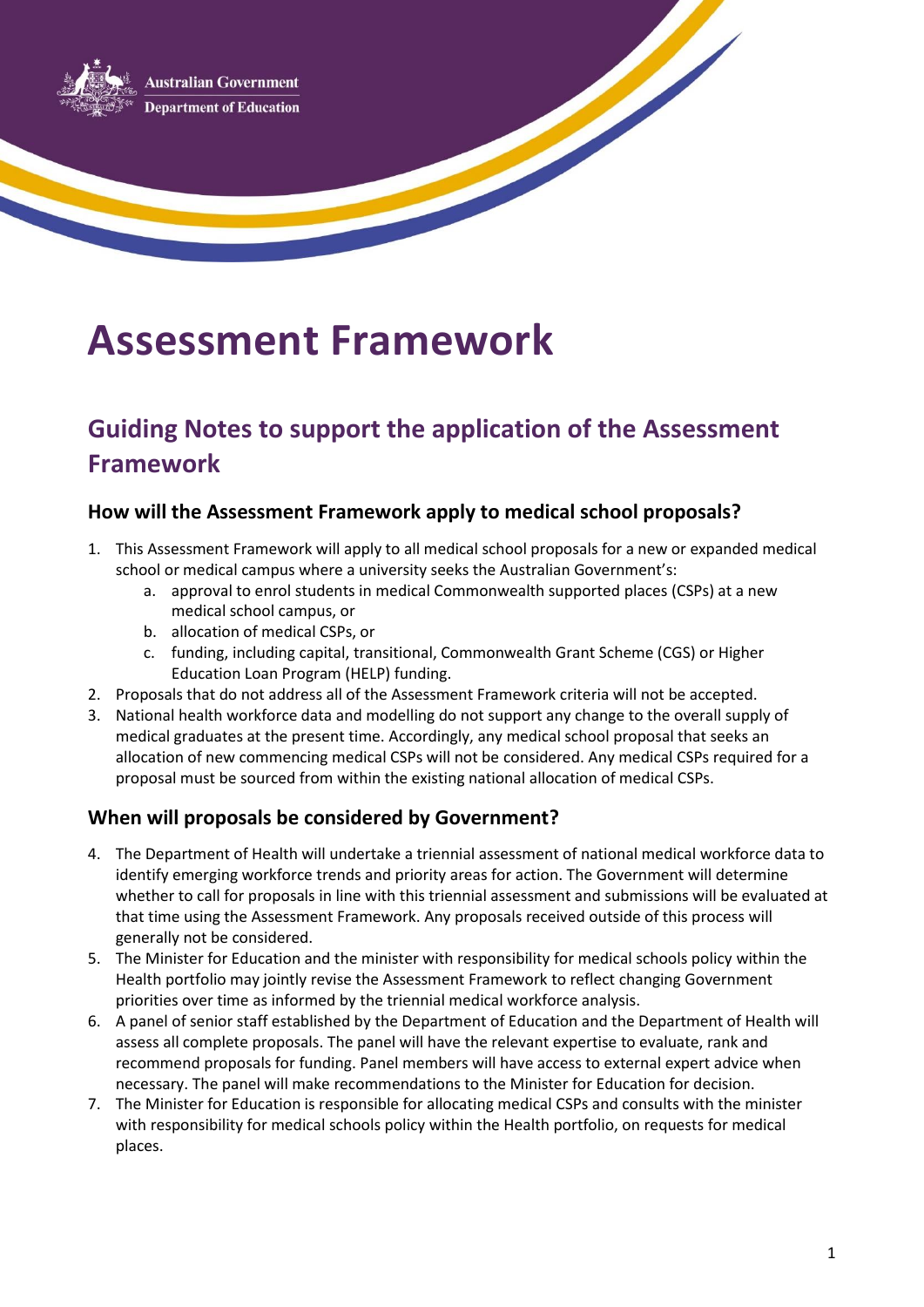#### **Who can bring forward a medical school proposal?**

- 8. The national assessment of medical schools and medical places identified significant establishment and implementation challenges associated with proposals from universities seeking to be new providers of a medical school program. Because of the increased risk, proposals that involve a new medical school provider must be made in partnership with a university that already delivers a medical program.
- 9. As proposals involving a new provider pose a greater risk, they will be subject to a higher level of scrutiny through the Assessment Framework.
- 10. In recognition of the established capacity and experience of providers already delivering medical programs (i.e., established curriculum, medical educators, infrastructure and rural clinical training experience), medical school proposals from these providers may require a less comprehensive assessment and will be evaluated accordingly against the Assessment Framework.
- 11. Small scale proposals, for example, where an existing medical school provider seeks to transfer some of its existing medical places to a new location, may also be subject to a less rigorous analysis against the Assessment Framework.

#### **What information must be contained in a medical school proposal?**

- 12. Medical school proposals must include the following information:
	- a. *Scope of the proposal* details must clearly identify the scope and footprint of the proposed medical school and its activities.
	- b. *Student numbers* the number of medical CSPs being sought must be clearly identified.
	- c. *Costs* information must be provided on how all associated costs with the medical school will be funded. This should identify all funding sources including any funding sought from the Australian Government for the proposal and, if applicable, any associated Health portfolio costs for participation in Department of Health programs.
	- d. *Proposed timelines* the timing for key aspects of the medical school development such as construction, recruitment, accreditation process and whether a staged rollout is envisaged over time, should be clearly detailed.
	- e. *Evidence of consultation with the Australian Medical Council (AMC)* the AMC must be consulted prior to submission of any proposal due to the lengthy timeframe needed for AMC accreditation of new medical programs. Proposals should include information about the AMC's preliminary views (see also Assessment Framework principle nine).
	- f. *Flagging an intention to participate in rural training initiatives funded by the Health portfolio* proposals that flag an intention to participate in rural training initiatives funded by the Department of Health must include detailed plans, consideration of training capacity, an outline of consultations with affected stakeholders and costings associated with the rural training initiatives as part of their proposal and developed following consultations with the Department of Health
	- g. *Assessment Framework* all elements of the Assessment Framework must be addressed or the proposal will not be accepted for consideration.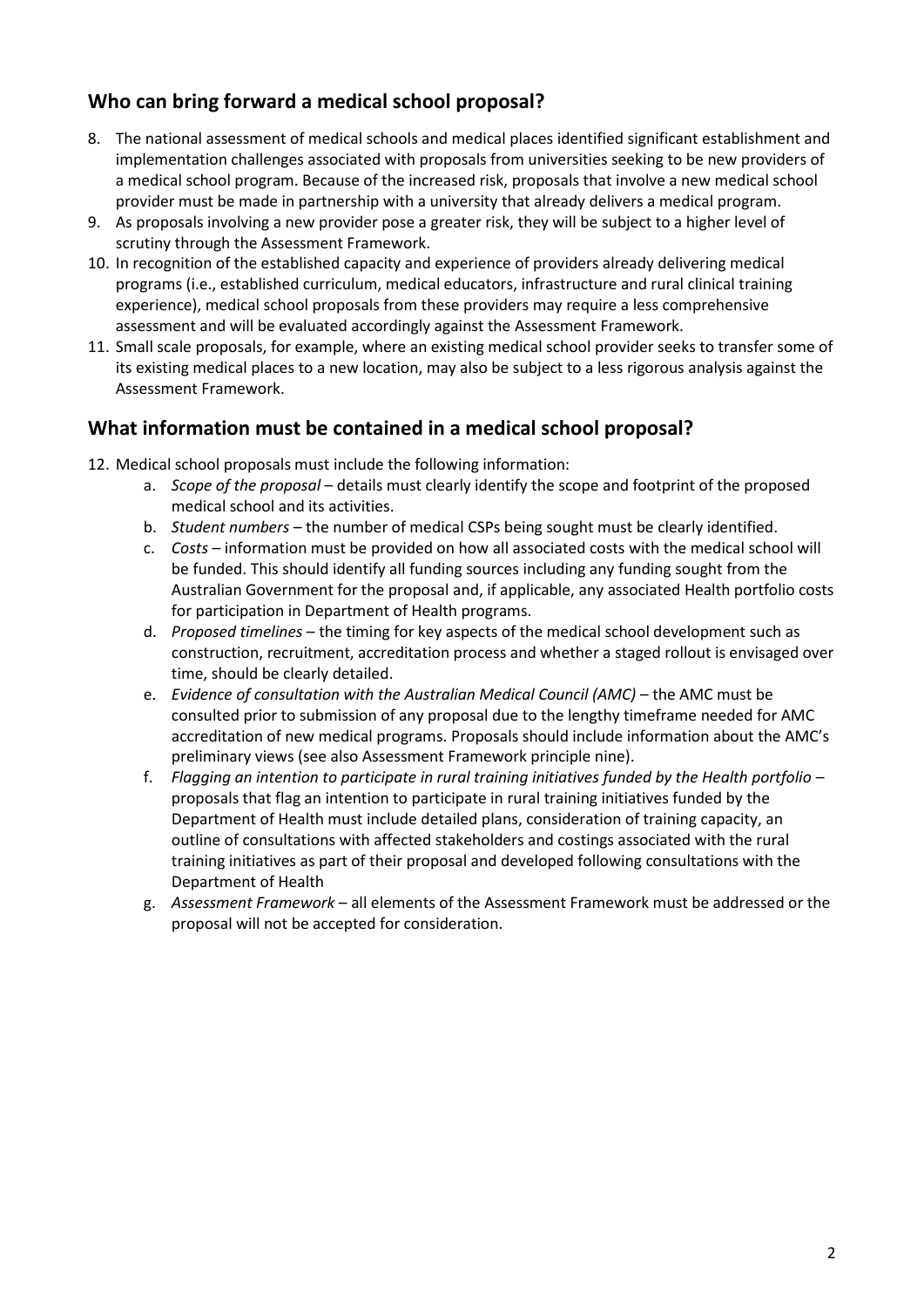# **Assessment Framework**

### **1. The proposal does not change the national supply of domestic medical graduates**

Note: This principle will remain in place until Department of Health medical workforce projections indicate a need for additional medical places.

### **2. The proposal does not increase the number of domestic or international full fee paying medical students**

# **3. The proposal is either from a university with an existing medical school or from a university partnering with an existing medical school to leverage off the established capacity and experience of an already accredited provider**

- a. The proposal leverages existing investment in capital infrastructure within the region to support medical student programs.
- b. The proposal demonstrates collaborative arrangements and partnerships that build on existing primary and postgraduate medical education training initiatives in the proposed region.
- c. For proponents that seek to partner with an existing medical school, the proposal demonstrates how the partnership will leverage off the established capacity and experience of already accredited providers/programs (i.e. their curriculum, medical educators, infrastructure and rural clinical training experience).

# **4. The proposal increases medical workforce capacity in the region(s) of identified medical workforce need**

- a. Evidence clearly demonstrates an undersupply of medical practitioners that the proposal will address.
- b. The evidence base is consistent with national, state, and/or regional medical workforce published data.
- c. The proposal clearly explains why the current medical training model is not addressing the undersupply and demonstrates how the proposed model will address the undersupply.
- d. The proposal includes a detailed rationale for the scale of the proposal which outlines the basis for the number of medical places required.
- e. If the proposed medical school plans to operate in the same region as an existing medical school:
	- i. medical workforce evidence is provided demonstrating the need for additional medical places in the region.
	- ii. the university provides a sound rationale for the need for an additional provider that takes account of potential duplication and/or displacement of existing teaching provision, clinical placement availability and synergies with existing infrastructure and other resources.

# **5. Any proposal seeking a redistribution of existing medical places demonstrates it will deliver positive medical workforce outcomes that are superior to or cannot be achieved through existing arrangements**

a. The proposal must explain why places cannot be utilised from within the proponents existing allocation of places to implement the proposal.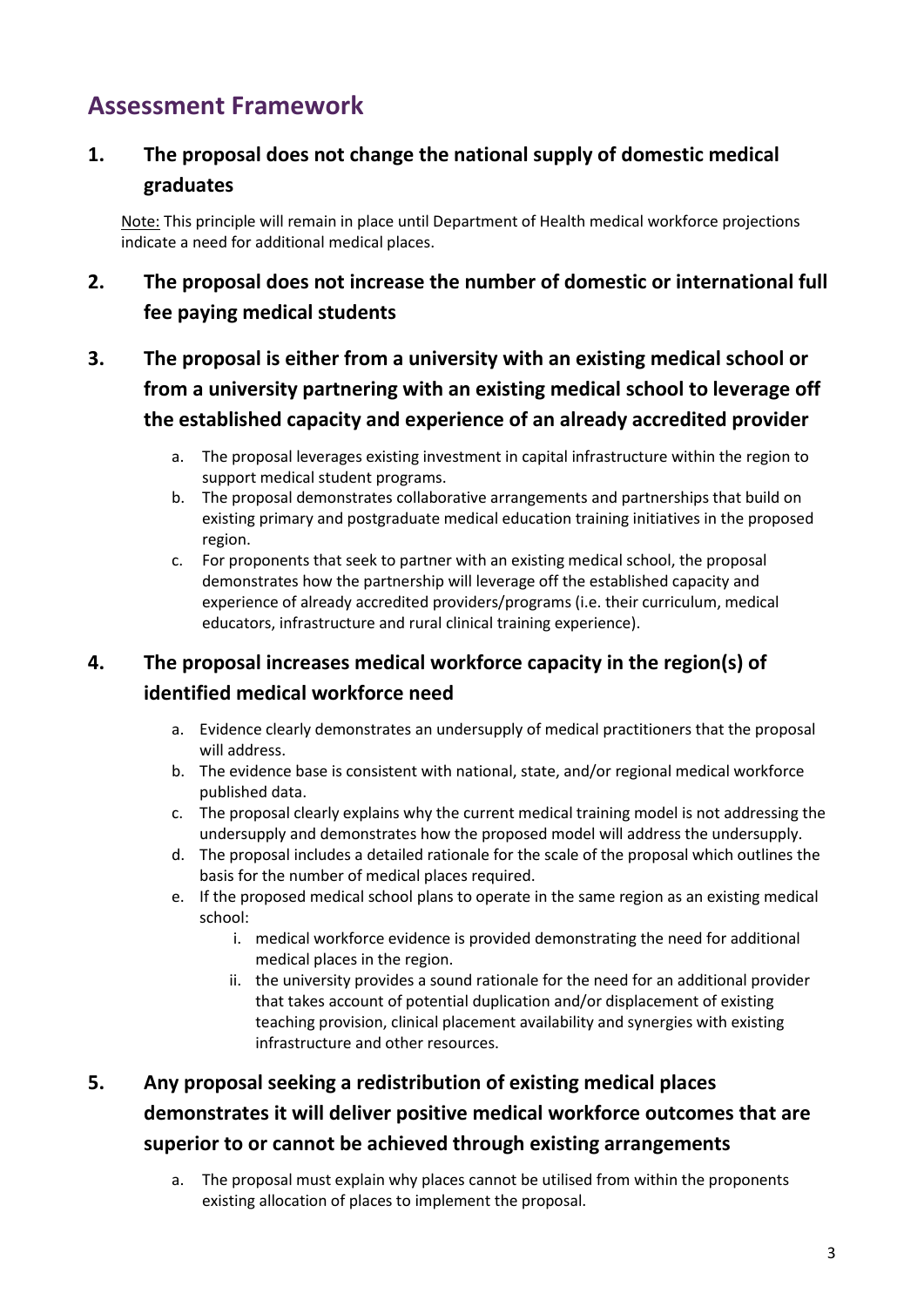- b. The proposal demonstrates how its alternative model of medical education will deliver stronger medical workforce outcomes than what is being achieved under existing training models in the region.
- c. The proposal includes a rationale backed by strong evidence detailing how its alternative model of medical education adopts best practice strategies to effect positive changes to the medical workforce distribution in the proposed region compared with current training models, including delivering a better quality, more positive training experience.
- d. The benefits of any proposed additional investment need to clearly demonstrate that the proposed outcomes for medical students, local health services and the local population would be superior to or cannot be achieved through existing arrangements.
- e. The proposal includes a detailed plan articulating how all the transition risks associated with the establishment of the proposed medical school would be appropriately managed and mitigated to ensure minimal or no impact to the provision of existing medical education programs and to the integrity of existing training pathways.

## **6. The proposal identifies training pathways across each stage of the medical training pipeline from medical student to junior doctor to specialist trainee**

- a. The proposal demonstrates the capacity for and evidence of an integrated approach across the medical training pipeline, connecting the medical school program with junior doctor and specialist training in the proposed region.
- b. The proposal demonstrates how it will build on Commonwealth initiatives, such as the Integrated Rural Training Pipeline and Rural Workforce Agency Program, which aim to help retain medical graduates in rural areas by better coordinating the different stages of medical training.
- c. The proposal indicates the state/territory programs in place to ensure continuation of medical education and training in the region(s) of identified workforce need for doctors in training, following completion of the medical degree and provides evidence of support from relevant jurisdiction(s) and their regional health services.

# **7. The proposal expands opportunities for students from disadvantaged backgrounds**

- a. The proposal provides a demographic profile indicating socio-economic disadvantage of the region in which the medical school will operate (including low socio-economic status students, Aboriginal and Torres Strait Islander students, students with a disability, and other disadvantaged groups).
- b. The proposal includes a recruitment strategy, including data, for enrolling students from disadvantaged backgrounds and increasing their participation levels over time.
- c. The proposal describes support structures that will be in place to assist disadvantaged students to complete their medical course.

### **8. The proposal's student recruitment strategy, training arrangements, and curriculum are tailored to address the region(s) of identified medical workforce need**

- a. The proposal details a student recruitment strategy that is targeted to addressing the identified maldistribution of the medical workforce in the proposed region.
- b. The proposal details a targeted clinical training strategy, including the duration and setting of clinical placements, to address the identified maldistribution of the medical workforce in the proposed region.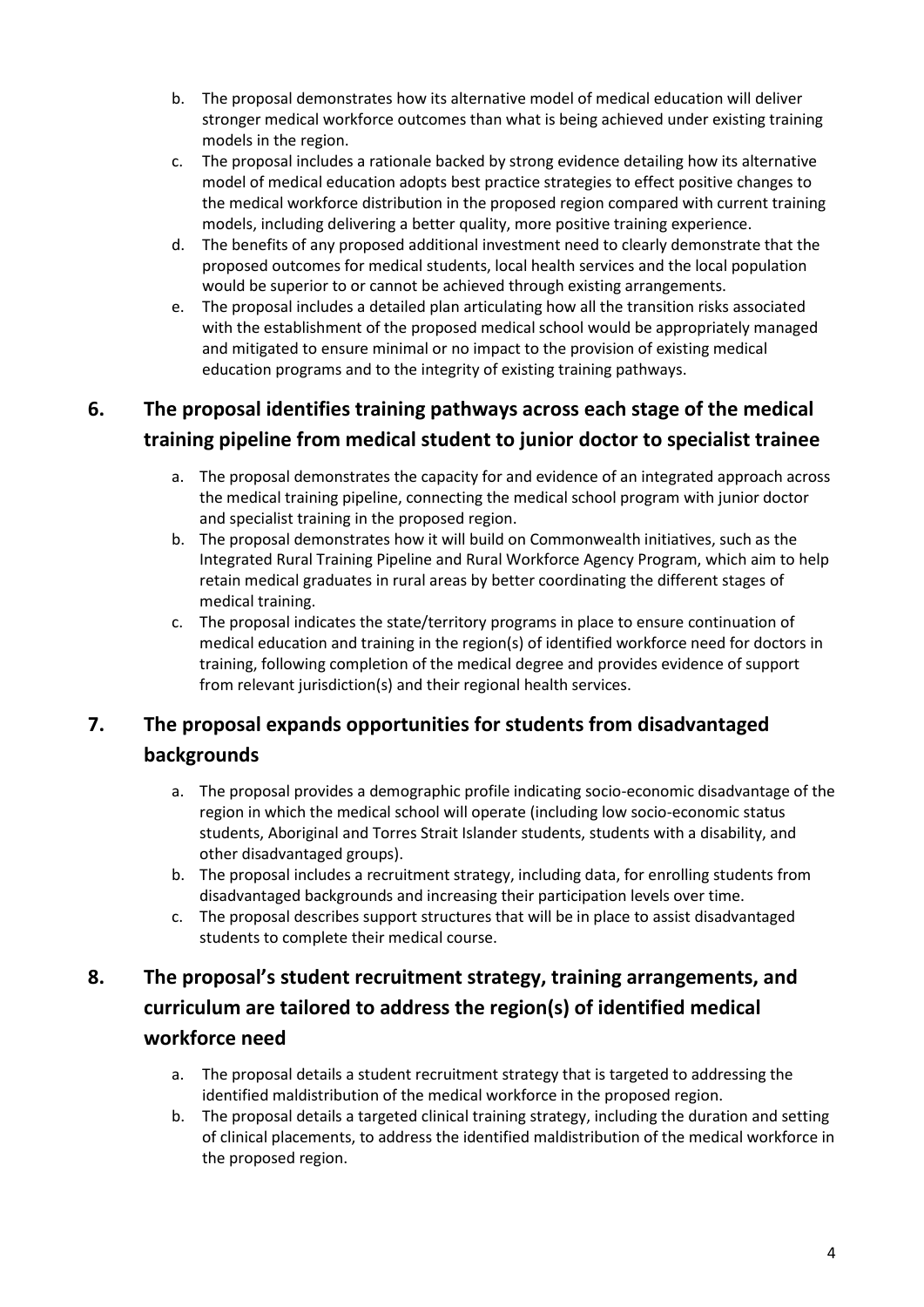c. The proposal indicates how the course curriculum will prepare students to work in the proposed region(s) of identified medical workforce need once their course is completed. If the curriculum is modelled on that of another institution the rationale and local versioning and appropriateness of that must be described in the proposal.

# **9. The proposal sufficiently details the network of clinical providers who will be engaged in the implementation of the proposed medical program to enable students to complete the course requirements**

- a. The proposal includes evidence of in-principle agreement from health providers to provide, at a minimum, the clinical training places required to enable medical students to complete the course requirements.
- b. The proposal includes an assurance from each clinical training placement provider that agreeing to provide the clinical placements will not displace training placements already provided for medical students and doctors in training.
- c. The proposal includes evidence of available supervisory capacity for clinical training placements and details how it will not exacerbate supervisory shortages across all stages of medical training.
- d. The proposal includes an indication that the proposed medical program is likely to meet the Australian Medical Council accreditation requirements concerning the provision of adequate clinical training teaching, places and supervision.

# **10. The proposal demonstrates effective governance processes and staff recruitment strategies to implement the proposed medical program**

- a. The proposal sufficiently details a recruitment plan for clinical academic leadership within the proposed medical program including:
	- i. the formal appointment of a Medical School Dean well in advance of the establishment of the medical program to lead all planning, development, recruitment and transition processes.
	- ii. retention strategies to maintain the required academic workforce across the proposed regions.
- b. The proposal demonstrates robust and effective governance processes, including the ability to effectively coordinate staff and students across multiple campuses and training facilities to maintain consistency in the delivery of the medical program.

# **11. The relevant state/territory government guarantees support for the proposal, including provision of the necessary clinical training and supervision, internships and specialist training places through each stage of the medical training pipeline**

- a. Evidence of strong support for the medical school proposal is provided from jurisdiction/s where the medical school will be located.
- b. Evidence includes a state/territory government guarantee to provide ongoing funding for the required clinical training and supervision, internships and specialist training places required to enable the students to become medical practitioners.
- c. The proposal includes a state/territory government guarantee to provide a funding contribution towards establishing the proposed medical program. This could involve a capital or transitional funding contribution or a commitment to provide land for the medical school site.